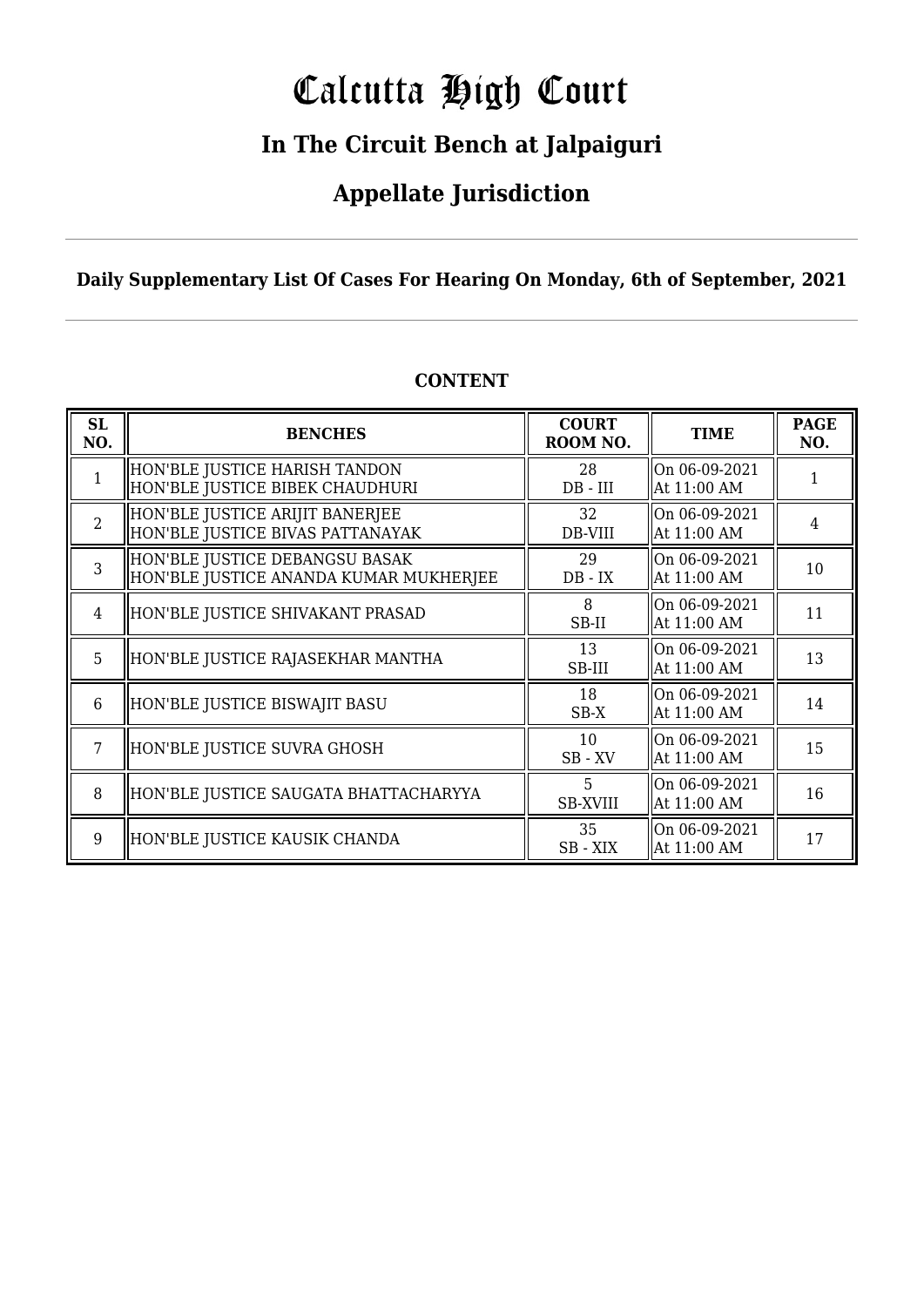

# Calcutta High Court **In The Circuit Bench at Jalpaiguri**

### **Appellate Side**

**DAILY CAUSELIST For Monday The 6th September 2021**

#### **COURT NO. 28**

#### **DIVISION BENCH (DB - III) AT 11:00 AM HON'BLE JUSTICE HARISH TANDON HON'BLE JUSTICE BIBEK CHAUDHURI**

#### **(VIA VIDEO CONFERENCE)**

#### **FROM PRINCIPAL BENCH**

#### **NOT SITTING**

#### **FOR ORDERS**

| $\mathbf{1}$ |                    | IA NO. CRAN/1/2021 RAMESH MANJU BISHNOI@<br>RAMESH MANJU BISHNOY@ | PRITAM ROY<br>PRITAM ROY |
|--------------|--------------------|-------------------------------------------------------------------|--------------------------|
|              | [11.00, A.M.]      | RAMESH KUMAR BISHNOI                                              |                          |
|              | [14.09.2021.]      | Vs                                                                |                          |
|              | In CRM/497/2021    | THE STATE OF WEST BENGAL                                          |                          |
|              |                    | <b>APPLICATION FOR BAIL</b>                                       |                          |
| 2            | CRM/437/2021       | AMJAD KHAN AND ANR<br>VS                                          | <b>BISWAJIT DAS</b>      |
|              |                    | THE STATE OF WEST BENGAL                                          |                          |
|              | IA NO: CRAN/1/2021 |                                                                   |                          |
| 3            | CRM/746/2021       | NARAYAN SAHA AND ORS<br>VS.                                       | SUDIP GUHA               |
|              |                    | THE STATE OF WEST BENGAL                                          |                          |
| 4            | CRM/768/2021       | DEEPAN ORAON<br>VS.                                               | DEBAJIT KUNDU            |
|              |                    | THE STATE OF WEST BENGAL                                          |                          |
| 5            | CRM/813/2021       | PANKAJ BARMAN                                                     | HILLOL SAHA              |
|              |                    | VS                                                                | <b>PODDER</b>            |
|              |                    | THE STATE OF WEST BENGAL                                          |                          |
| 6            | CRM/913/2021       | <b>ABHIJIT BISWAS</b><br><b>VS</b>                                | <b>SMARAJIT BASU</b>     |
|              |                    | State of West Bengal                                              |                          |
| 7            | CRM/916/2021       | MD. NOOR ALAM<br>VS.                                              | <b>ASHOK KR SINGH</b>    |
|              |                    | State of West Bengal                                              |                          |
|              |                    | APPI ICATION FOR ANTICIPATORY RAII                                |                          |

#### **APPLICATION FOR ANTICIPATORY BAIL**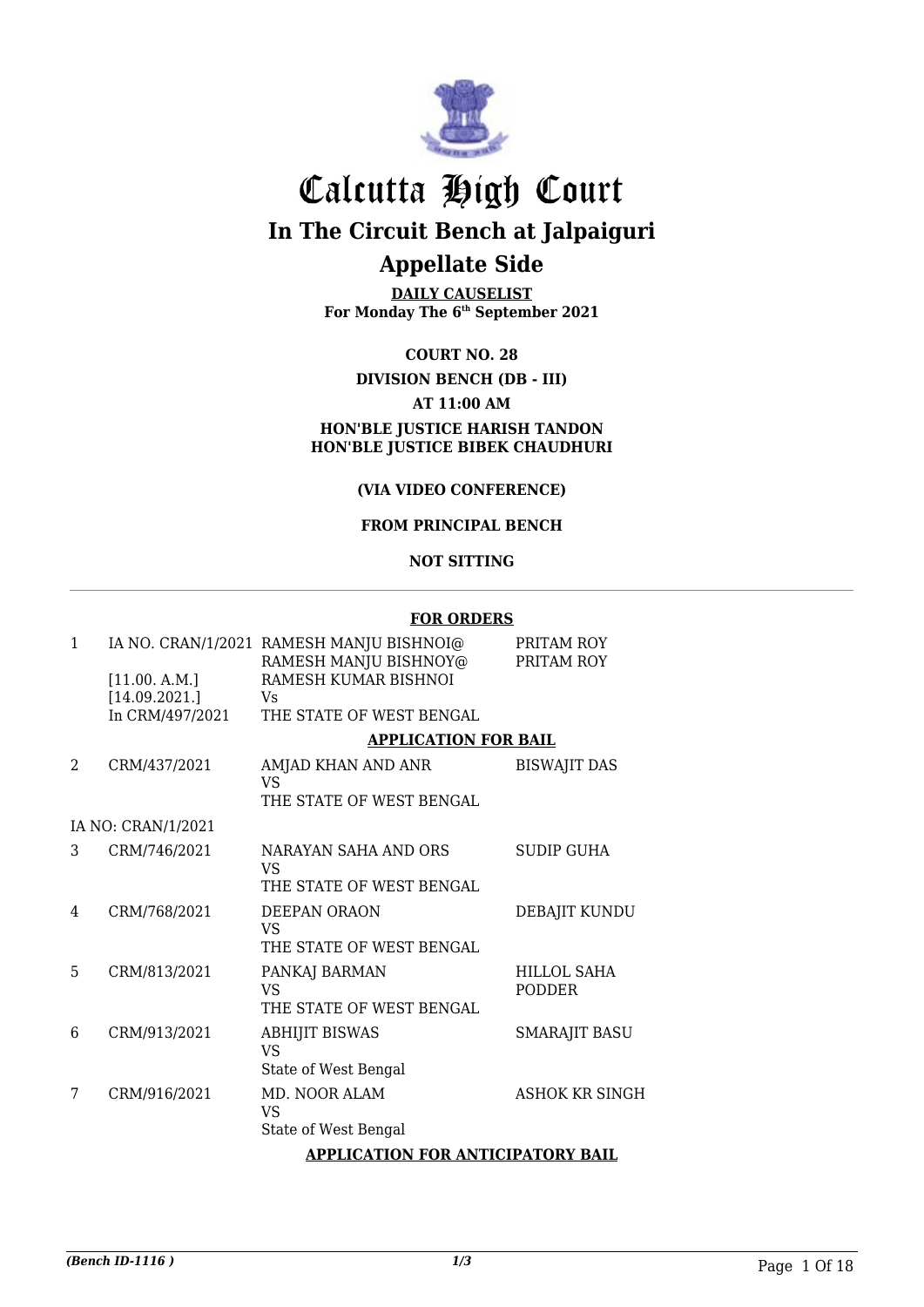| 8  | CRM/473/2021                    | DHRUBAJYOTI ROY AND ORS<br>VS<br>THE STATE OF WEST BENGAL               | <b>HILLOL SAHA</b><br><b>PODDER</b>                       |
|----|---------------------------------|-------------------------------------------------------------------------|-----------------------------------------------------------|
| 9  | CRM/733/2021                    | <b>JUGAL SARKAR</b><br><b>VS</b><br>THE STATE OF WEST BENGAL            | JAYDEEP KANTA<br><b>BHOWMIK</b>                           |
| 10 | CRM/790/2021                    | SATYAKI CHAKRABORTY<br><b>VS</b><br>State of West Bengal                | PUJA GOSWAMI                                              |
| 11 | CRM/803/2021                    | <b>ARUN KUMAR</b><br>VS<br>State of West Bengal                         | <b>SURYANEEL DAS</b>                                      |
| 12 | CRM/824/2021                    | NIREN @ NIRENDRANATH ROY<br><b>VS</b><br>THE STATE OF WEST BENGAL       | <b>ANIRBAN BANERJEE</b>                                   |
| 13 | CRM/830/2021                    | <b>RABIN BARMAN AND ORS</b><br>VS<br>THE STATE OF WEST BENGAL           | <b>HILLOL SAHA</b><br><b>PODDER</b>                       |
| 14 | CRM/846/2021                    | RABIKANTA ADHIKARY<br>VS<br>STATE OF WEST BENGAL                        | <b>KALIPADA DAS</b>                                       |
| 15 | CRM/853/2021                    | <b>BABLU BARMAN AND ORS</b><br>VS<br>State of West Bengal               | RATAN CHANDRA<br>ROY                                      |
| 16 | CRM/900/2021                    | APARNESH<br>MUKHOPADHYAY@MUKHERJEE<br>VS<br>State of West Bengal        | <b>ANKITA DEY</b>                                         |
| 17 | CRM/908/2021                    | ANIL BANSAL AND ANR<br><b>VS</b><br>State of West Bengal AND ANR        | <b>SP TEWARY</b>                                          |
|    |                                 | <b>APPLICATION</b>                                                      |                                                           |
| 18 | IA NO. CRAN/1/2021 SARJU SHARMA | Vs<br>THE STATE OF WEST BENGAL                                          | <b>ANIRBAN BANERJEE</b>                                   |
|    | In CRM/74/2021                  |                                                                         |                                                           |
| 19 |                                 | IA NO. CRAN/1/2021 RAM KRISHNA SARKAR<br>Vs<br>THE STATE OF WEST BENGAL | HILLOL SAHA<br><b>PODDER</b><br>HILLOL SAHA               |
|    | In CRM/222/2021                 |                                                                         | <b>PODDER</b>                                             |
| 20 |                                 | IA NO. CRAN/1/2021 SOLEMAN MOLLA @<br>CHOLEMAN MOLLA AND ORS<br>Vs      | <b>HILLOL SAHA</b><br><b>PODDER</b><br><b>HILLOL SAHA</b> |
|    | In CRM/470/2021                 | THE STATE OF WEST BENGAL                                                | <b>PODDER</b>                                             |
| 21 | IA NO. CRAN/1/2021 RAHIM ALI    | Vs<br>THE STATE OF WEST BENGAL                                          | <b>HILLOL SAHA</b><br>PODDER<br><b>HILLOL SAHA</b>        |
|    | In CRM/474/2021                 |                                                                         | <b>PODDER</b>                                             |
| 22 |                                 | IA NO. CRAN/1/2021 DILIP KUMAR BARMAN AND<br><b>ORS</b><br>Vs           | <b>HILLOL SAHA</b><br><b>PODDER</b><br><b>HILLOL SAHA</b> |
|    | In CRM/484/2021                 | THE STATE OF WEST BENGAL                                                | <b>PODDER</b>                                             |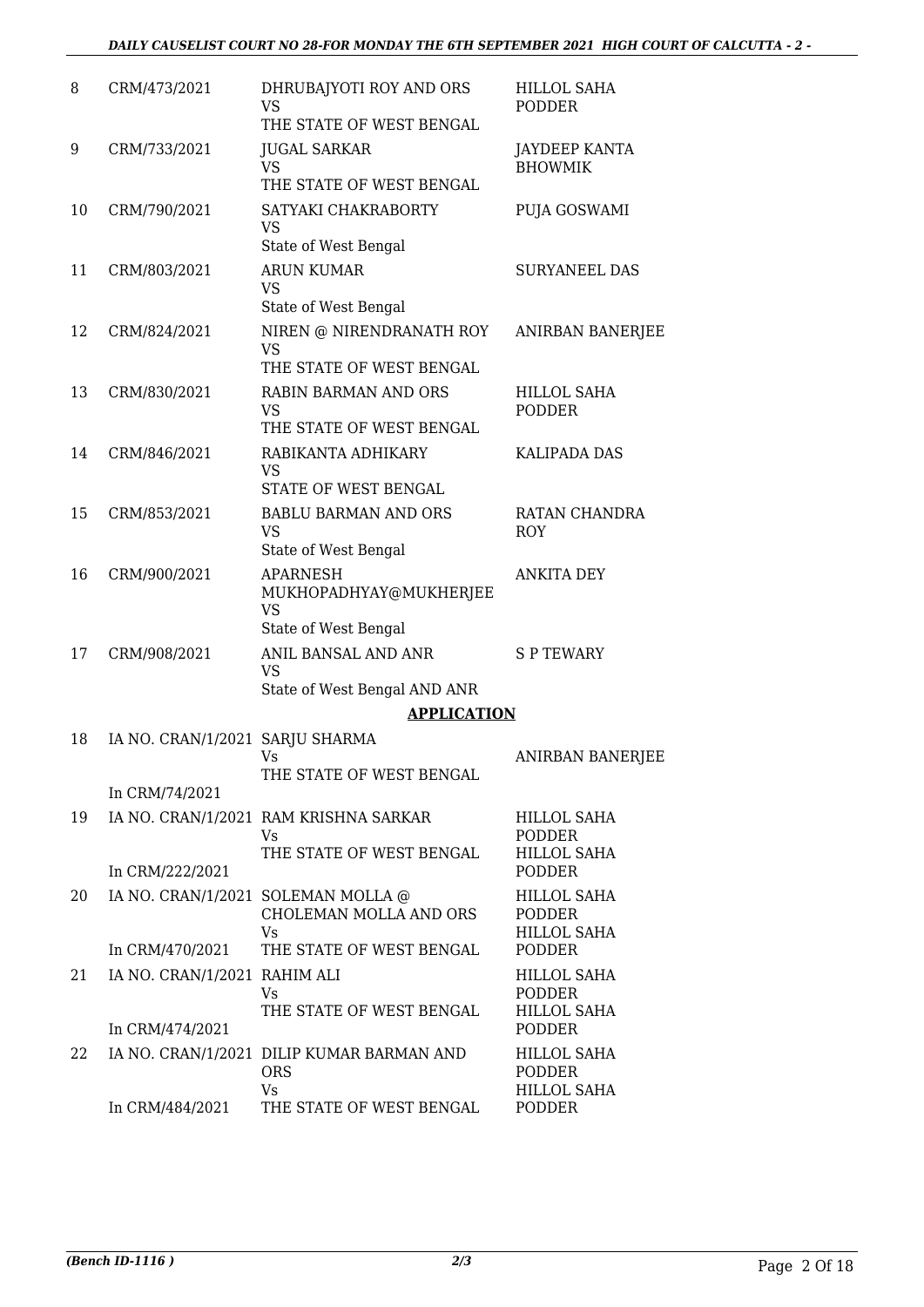| 23 |                 | IA NO. CRAN/1/2021 MAJIBAR RAHAMAN @ MOJIBAR | HILLOL SAHA   |
|----|-----------------|----------------------------------------------|---------------|
|    |                 | RAHAMAN AND ORS                              | <b>PODDER</b> |
|    |                 | Vs                                           | HILLOL SAHA   |
|    | In CRM/558/2021 | THE STATE OF WEST BENGAL                     | <b>PODDER</b> |
|    |                 |                                              |               |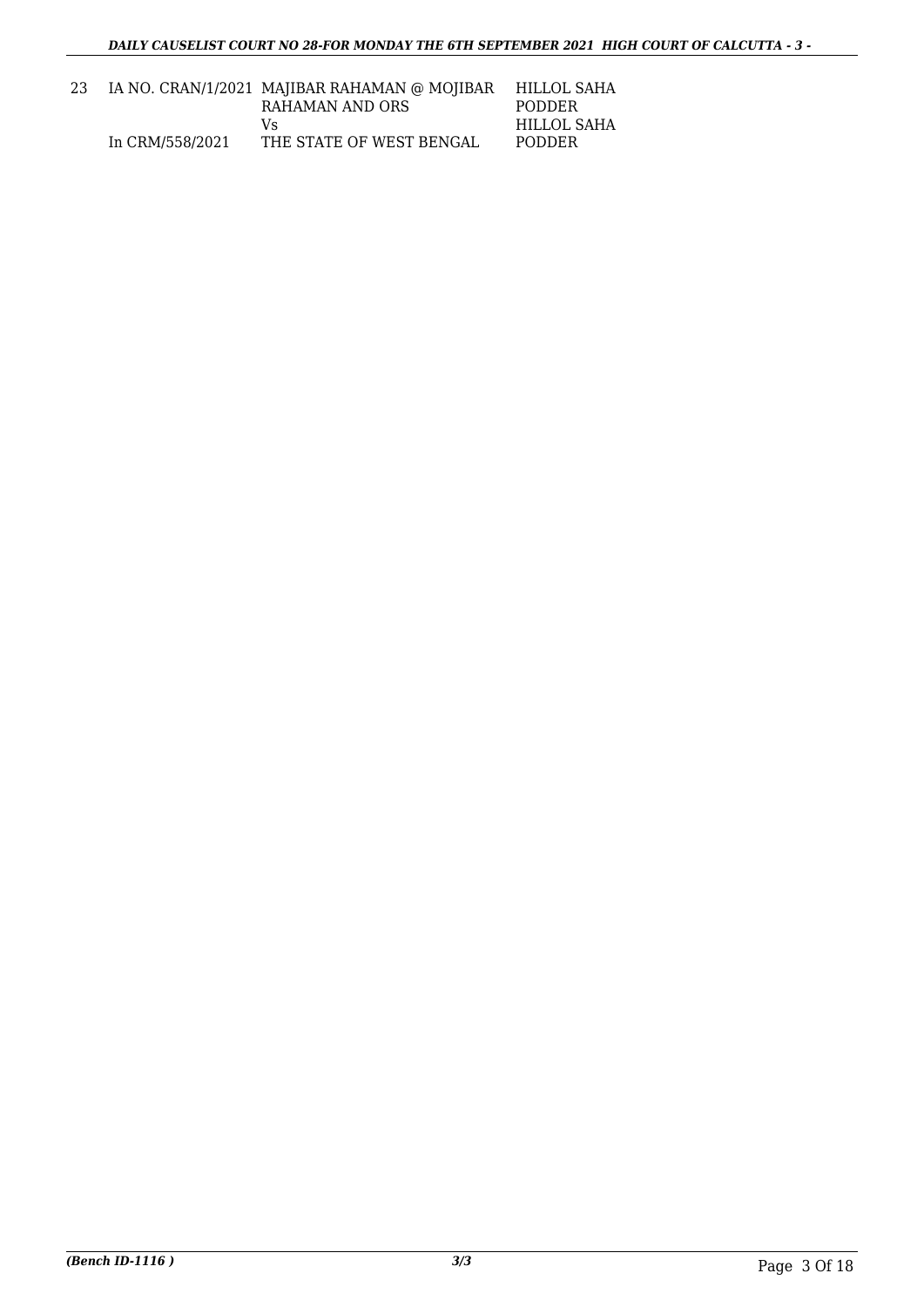

**DAILY CAUSELIST For Monday The 6th September 2021**

**COURT NO. 32**

**DIVISION BENCH (DB-VIII)**

**AT 11:00 AM**

#### **HON'BLE JUSTICE ARIJIT BANERJEE HON'BLE JUSTICE BIVAS PATTANAYAK**

#### **(VIA VIDEO CONFERENCE)**

#### **FROM PRINCIPAL BENCH**

#### **1) NOTE : EVERY MONDAY, WEDNESDAY AND FRIDAY ANTICIPATORY BAIL U/S 438 WILL BE TAKEN UP SERIALLY.**

#### **2) NOTE : EVERY TUESDAY AND THURSDAY APPLICATION FOR BAIL U/S 439 WILL BE TAKEN UP SERIALLY.**

#### **ON EVERY MONDAY AND FRIDAY ALL JALPAIGURI MATTERS WILL BE TAKEN UP FROM 2.00 P.M. ONWARDS;**

#### **ON WEDNESDAY ALL JALPAIGURI MATTERS WILL BE TAKEN UP FROM 11.00 A.M. ONWARDS**

|   |                              | TO DE MENTIONED                                                |                                 |
|---|------------------------------|----------------------------------------------------------------|---------------------------------|
| 1 | CRM/845/2021                 | <b>MINTU KUMAR</b><br>VS<br>State of West Bengal               | <b>SUMAN SEHANABIS</b>          |
|   |                              | <b>SPECIALLY FIXED MATTERS</b>                                 |                                 |
| 2 | CRM/479/2021<br>[2.45. P.M.] | SOHONLAL AND ANR<br>VS<br>THE STATE OF WEST<br><b>BENGAL</b>   | JAYDEEP KANTA<br><b>BHOWMIK</b> |
|   | IA NO: CRAN/1/2021           |                                                                |                                 |
| 3 | CRM/509/2021<br>[2.45. P.M.] | <b>RUSTOM MIAH</b><br>VS<br>THE STATE OF WEST<br><b>BENGAL</b> | ARUSHI RATHORE                  |
|   | IA NO: CRAN/1/2021           |                                                                |                                 |
|   |                              | <b>APPLICATION FOR ANTICIPATORY BAIL</b>                       |                                 |

#### **TO BE MENTIONED**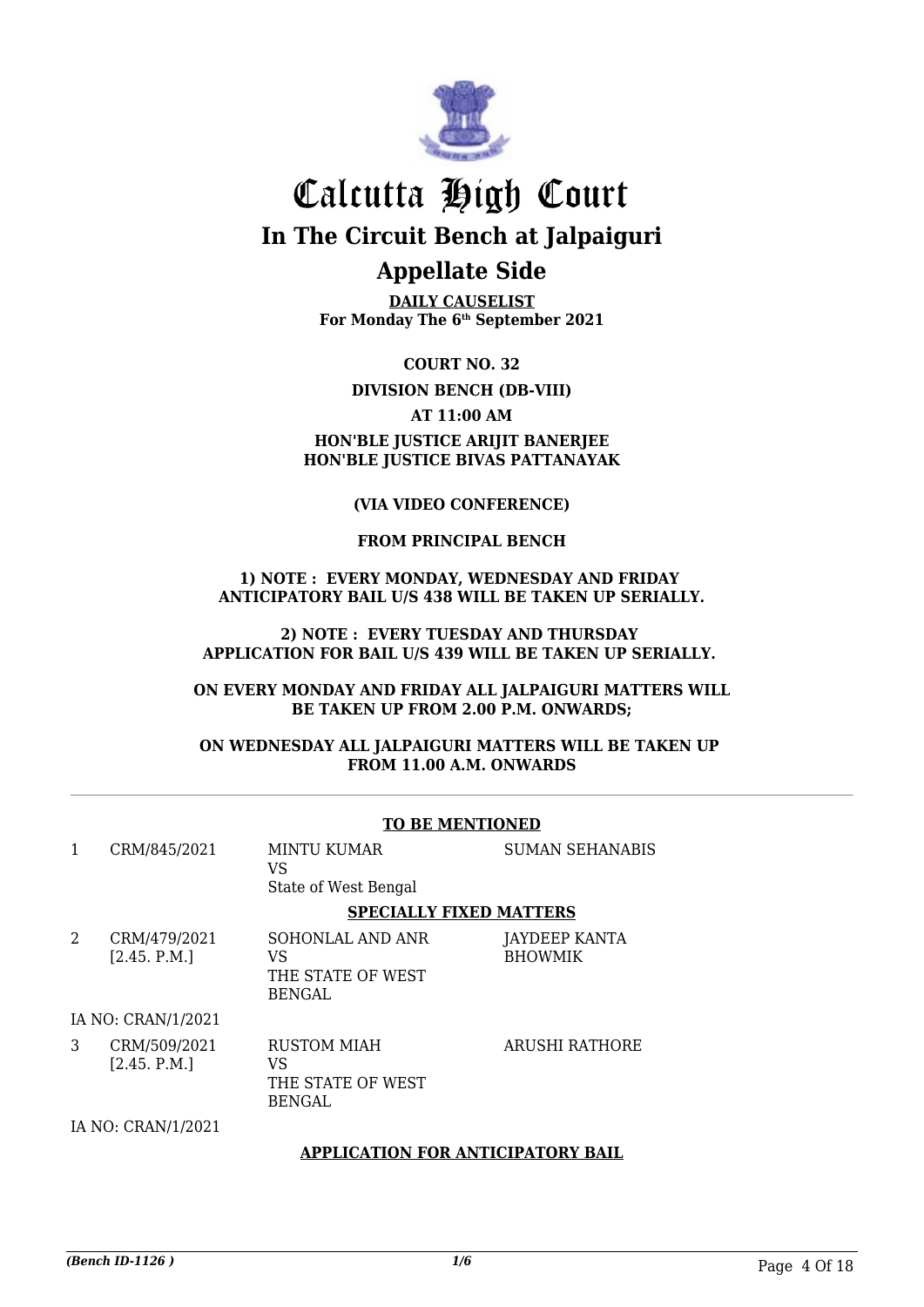| 4  | CRM/775/2021<br>[08.09.2021] | ERSAD ALI @ ERSHAD ALI<br>VS<br>THE STATE OF WEST<br><b>BENGAL</b>                                                                | <b>SUDIP GUHA</b>                   |
|----|------------------------------|-----------------------------------------------------------------------------------------------------------------------------------|-------------------------------------|
| 5  | CRM/837/2021<br>[08.09.2021] | <b>GANESH RAVA</b><br><b>VS</b><br>State of West Bengal                                                                           | <b>ARNAB SAHA</b>                   |
| 6  | CRM/857/2021                 | RABINDRA NATH DAS AND<br><b>ORS</b><br><b>VS</b><br>State of West Bengal                                                          | RATAN CHANDRA<br><b>ROY</b>         |
| 7  | CRM/68/2021<br>[08.09.2021]  | MANGAL DAS AND ORS<br>VS<br>THE STATE OF WEST<br><b>BENGAL</b>                                                                    | <b>ARIJIT GHOSH</b>                 |
| 8  | CRM/71/2021<br>[08.09.2021]  | <b>BIMAL DAS @ BIMAL</b><br><b>KUMAR DAS</b><br><b>VS</b><br>THE STATE OF WEST<br><b>BENGAL</b>                                   | <b>HILLOL SAHA</b><br><b>PODDER</b> |
| 9  | CRM/391/2021<br>[08.09.2021] | MINHAJUL HAKIM @<br>MIRAJUL RAHAMAN<br><b>VS</b><br>THE STATE OF WEST<br><b>BENGAL</b>                                            | <b>HILLOL SAHA</b><br><b>PODDER</b> |
| 10 | CRM/413/2021<br>[08.09.2021] | <b>KUMAR NIRENDRA</b><br>NARAYAN @ NIREN<br><b>NARAYAN</b><br><b>VS</b><br>THE STATE OF WEST<br><b>BENGAL</b>                     | <b>HILLOL SAHA</b><br><b>PODDER</b> |
| 11 | CRM/417/2021<br>[08.09.2021] | <b>SUBAL CHANDRA ROY</b><br>VS<br>THE STATE OF WEST<br><b>BENGAL</b>                                                              | <b>HILLOL SAHA</b><br><b>PODDER</b> |
| 12 | CRM/453/2021<br>[08.09.2021] | <b>BISWANATH</b><br>BHATTACHARYA@<br><b>BISWANATH</b><br><b>BHATTACHARJEE</b><br><b>VS</b><br>THE STATE OF WEST<br><b>BENGAL</b>  | <b>HILLOL SAHA</b><br><b>PODDER</b> |
| 13 | CRM/464/2021<br>[08.09.2021] | <b>BISWANATH</b><br>BHATTACHARYA @<br><b>BISWANATH</b><br><b>BHATTACHARJEE</b><br><b>VS</b><br>THE STATE OF WEST<br><b>BENGAL</b> | <b>HILLOL SAHA</b><br><b>PODDER</b> |
| 14 | CRM/501/2021<br>[08.09.2021] | AJIJUL HAQUE @ AJIJUL<br><b>HAK</b><br><b>VS</b><br>THE STATE OF WEST<br><b>BENGAL</b>                                            | <b>HILLOL SAHA</b><br><b>PODDER</b> |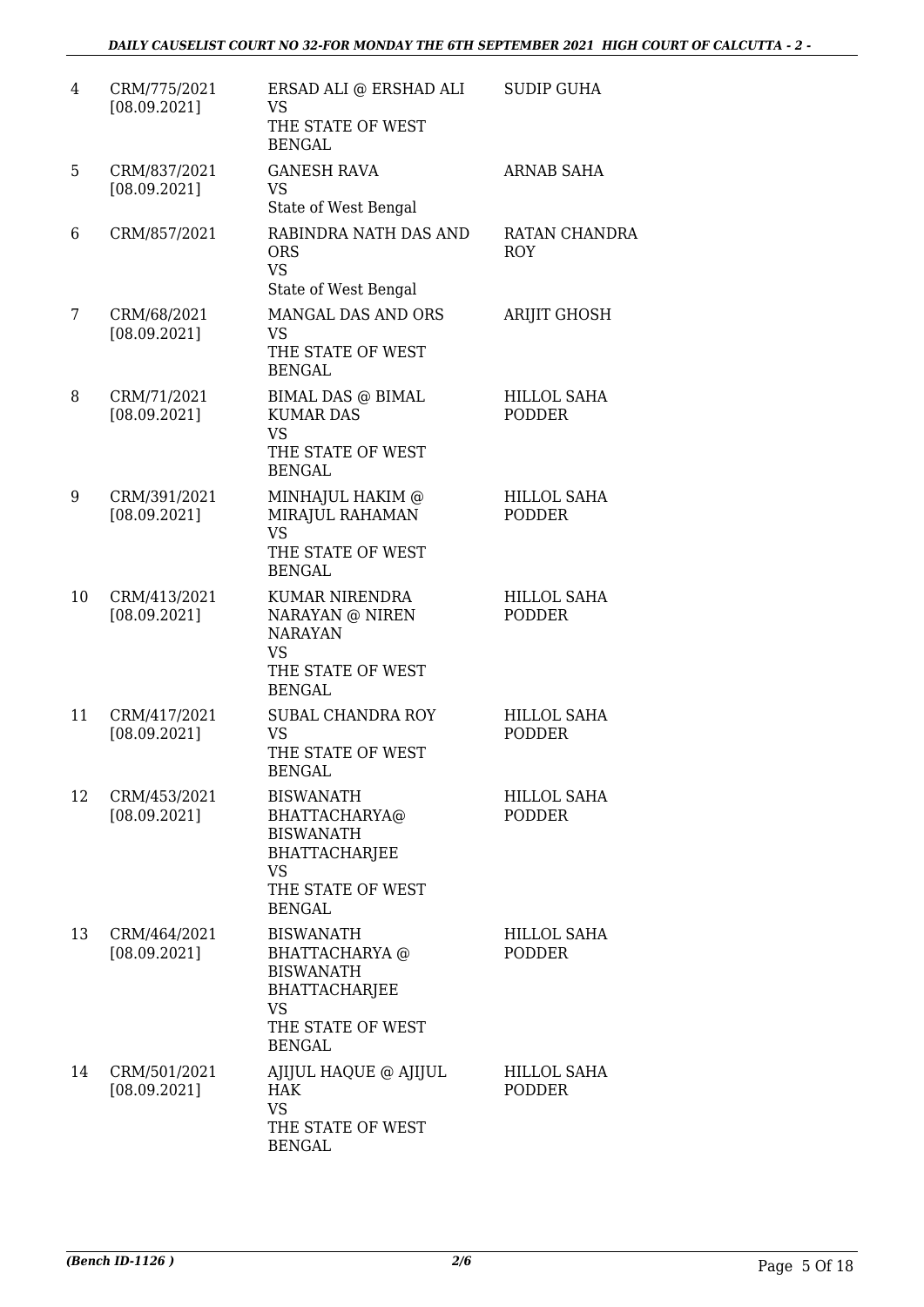| 15 | CRM/541/2021<br>[08.09.2021] | <b>LOKENATH SAHA</b><br><b>VS</b><br>THE STATE OF WEST<br><b>BENGAL</b>                                                            | <b>SUDIP GUHA</b>                   |
|----|------------------------------|------------------------------------------------------------------------------------------------------------------------------------|-------------------------------------|
| 16 | CRM/554/2021<br>[08.09.2021] | TUFAN MITRA @ SISHIR<br><b>MITRA</b><br><b>VS</b><br>THE STATE OF WEST<br><b>BENGAL</b>                                            | <b>HILLOL SAHA</b><br><b>PODDER</b> |
| 17 | CRM/583/2021<br>[08.09.2021] | <b>JYOTI FALODIYA DAS @</b><br><b>JYOTI RANI FALODIYA DAS</b><br><b>AND ANR</b><br><b>VS</b><br>THE STATE OF WEST<br><b>BENGAL</b> | <b>ARPITA SAHA</b>                  |
| 18 | CRM/831/2021                 | SHANTA BARMAN @<br>SHANTA MANDAL AND ANR<br><b>VS</b><br>THE STATE OF WEST<br><b>BENGAL</b>                                        | <b>HILLOL SAHA</b><br><b>PODDER</b> |
| 19 | CRM/852/2021                 | <b>SAHIDUL MIYA</b><br><b>VS</b><br>THE STATE OF WEST<br><b>BENGAL</b>                                                             | <b>HILLOL SAHA</b><br><b>PODDER</b> |
| 20 | CRM/862/2021                 | BISHNU BARMAN @ DOLO<br><b>ROY</b><br><b>VS</b><br>STATE OF WEST BENGAL                                                            | <b>KALIPADA DAS</b>                 |
| 21 | CRM/883/2021                 | ABED ALI AND ANR<br><b>VS</b><br>State of West Bengal                                                                              | <b>SUBHASISH MISRA</b>              |
| 22 | CRM/884/2021                 | KAJALI BARMAN AND ANR<br><b>VS</b><br>State of West Bengal                                                                         | <b>SUBHASIS MISRA</b>               |
| 23 | CRM/435/2021<br>[08.09.2021] | <b>GOUR SAHA</b><br><b>VS</b><br>THE STATE OF WEST<br><b>BENGAL</b>                                                                | <b>HILLOL SAHA</b><br><b>PODDER</b> |
| 24 | CRM/570/2021<br>[08.09.2021] | <b>JAMINI MOHAN DAS</b><br><b>VS</b><br>THE STATE OF WEST<br><b>BENGAL</b>                                                         | <b>ARNAB SAHA</b>                   |
| 25 | CRM/580/2021<br>[08.09.2021] | SUBHAS KARJI AND ANR<br><b>VS</b><br>THE STATE OF WEST<br><b>BENGAL</b>                                                            | <b>ARNAB SAHA</b>                   |
| 26 | CRM/490/2021<br>[08.09.2021] | MANGALDIP BARMAN<br>VS<br>THE STATE OF WEST<br><b>BENGAL</b>                                                                       | ARNAB SAHA                          |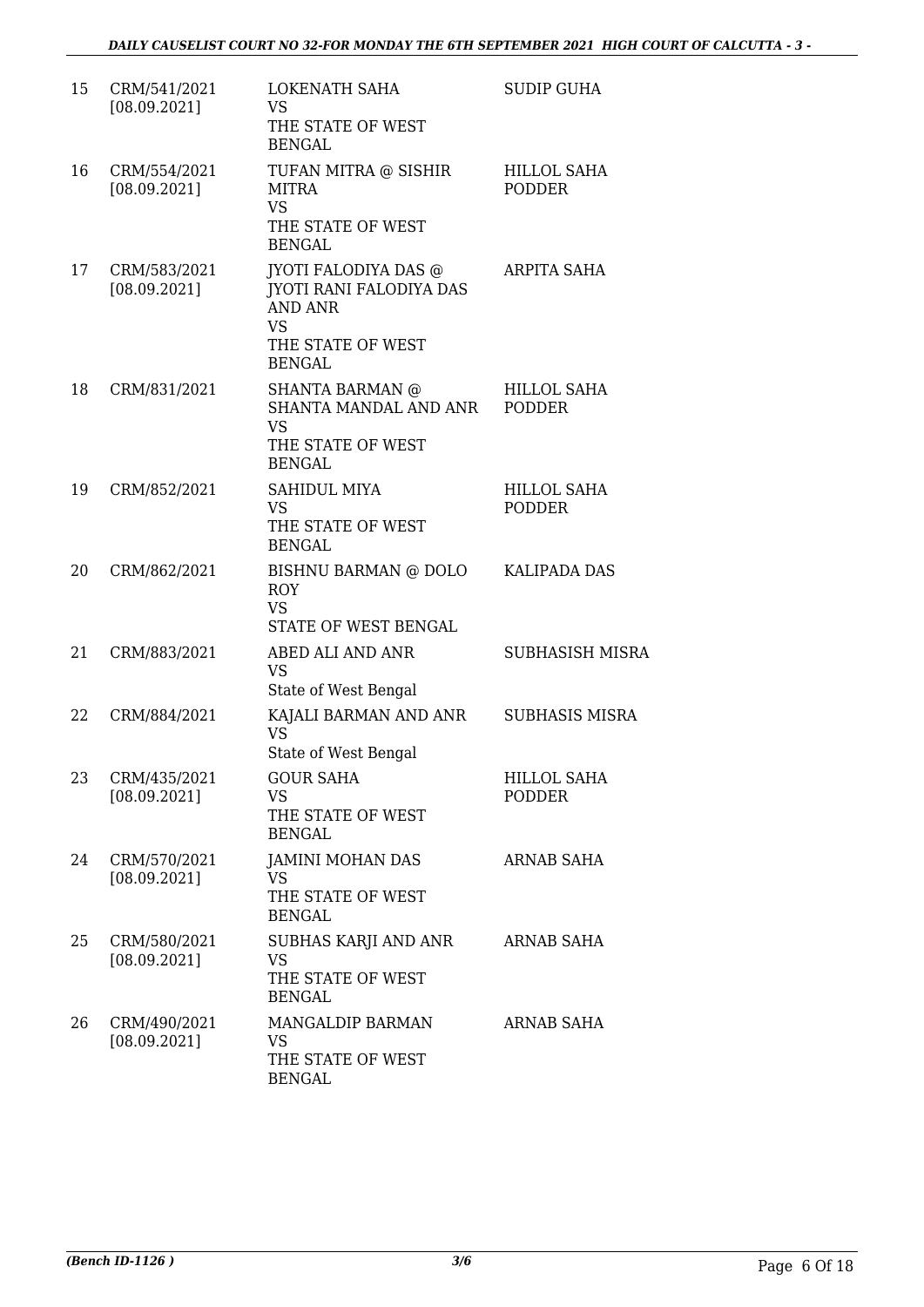| 27 | CRM/522/2021<br>([08.09.2021] | RANJAN DAS AND ORS<br><b>VS</b><br>THE STATE OF WEST<br><b>BENGAL</b>                                               | <b>ARNAB SAHA</b>                  |
|----|-------------------------------|---------------------------------------------------------------------------------------------------------------------|------------------------------------|
|    | IA NO: CRAN/1/2021            |                                                                                                                     |                                    |
| 28 | CRM/403/2021<br>[08.09.2021]  | SUBHAS SAHA @ BHAKTAO<br><b>SAHA</b><br><b>VS</b><br>THE UNION OF INDIA                                             | <b>ARNAB SAHA</b>                  |
| 29 | CRM/756/2021                  | PRAFULLA KUMAR SINGH<br>@ PRAFULLA KUMAR SINHA<br><b>AND ANR</b><br><b>VS</b><br>THE STATE OF WEST<br><b>BENGAL</b> | JEENIA RUDRA                       |
| 30 | CRM/901/2021                  | <b>GOLAB HOSSAIN @GOLAP</b><br><b>HOSSAIN AND ANR</b><br><b>VS</b><br>State of West Bengal                          | <b>JEENIA RUDRA</b>                |
| 31 | CRM/512/2021                  | RITU KHATUN AND ANR                                                                                                 | MADHUSHRI DUTTA                    |
|    | [08.09.2021]                  | <b>VS</b><br>THE STATE OF WEST<br><b>BENGAL</b>                                                                     |                                    |
| 32 | CRM/406/2021<br>[08.09.2021]  | ABHIJIT MUKHERJEE @<br><b>MUKHARJEE</b><br><b>VS</b><br>THE STATE OF WEST<br><b>BENGAL</b>                          | <b>JEENIA RUDRA</b>                |
| 33 | CRM/138/2021                  | SANDHYA ROY @ SANDHYA<br><b>BALA ROY AND ANR</b><br><b>VS</b><br>The State of West Bengal                           | MR. PARTHA PRATIM<br><b>SARKAR</b> |
|    | IA NO: CRAN/1/2021            |                                                                                                                     |                                    |
| 34 | CRM/827/2021                  | TIKARAM GAUTAM AND<br>ANR<br><b>VS</b><br>THE UNION OF INDIA                                                        | <b>HILLOL SAHA</b><br>PODDER       |
| 35 | CRM/842/2021                  | SISHU GOPAL ROY AND ORS<br><b>VS</b><br>THE STATE OF WEST<br><b>BENGAL</b>                                          | DEBAJIT KUNDU                      |
| 36 | CRM/539/2021                  | SRI GOBINDA KUMAR<br><b>MANDAL</b><br><b>VS</b><br>UNION OF INDIA (NCB)                                             | MISS. ARPITA SAHA                  |
|    | IA NO: CRAN/1/2021            |                                                                                                                     |                                    |
| 37 | CRM/762/2021                  | NABIKARIM MIAH @ MIYA<br><b>VS</b><br>THE STATE OF WEST<br><b>BENGAL</b>                                            | SUDIP GUHA                         |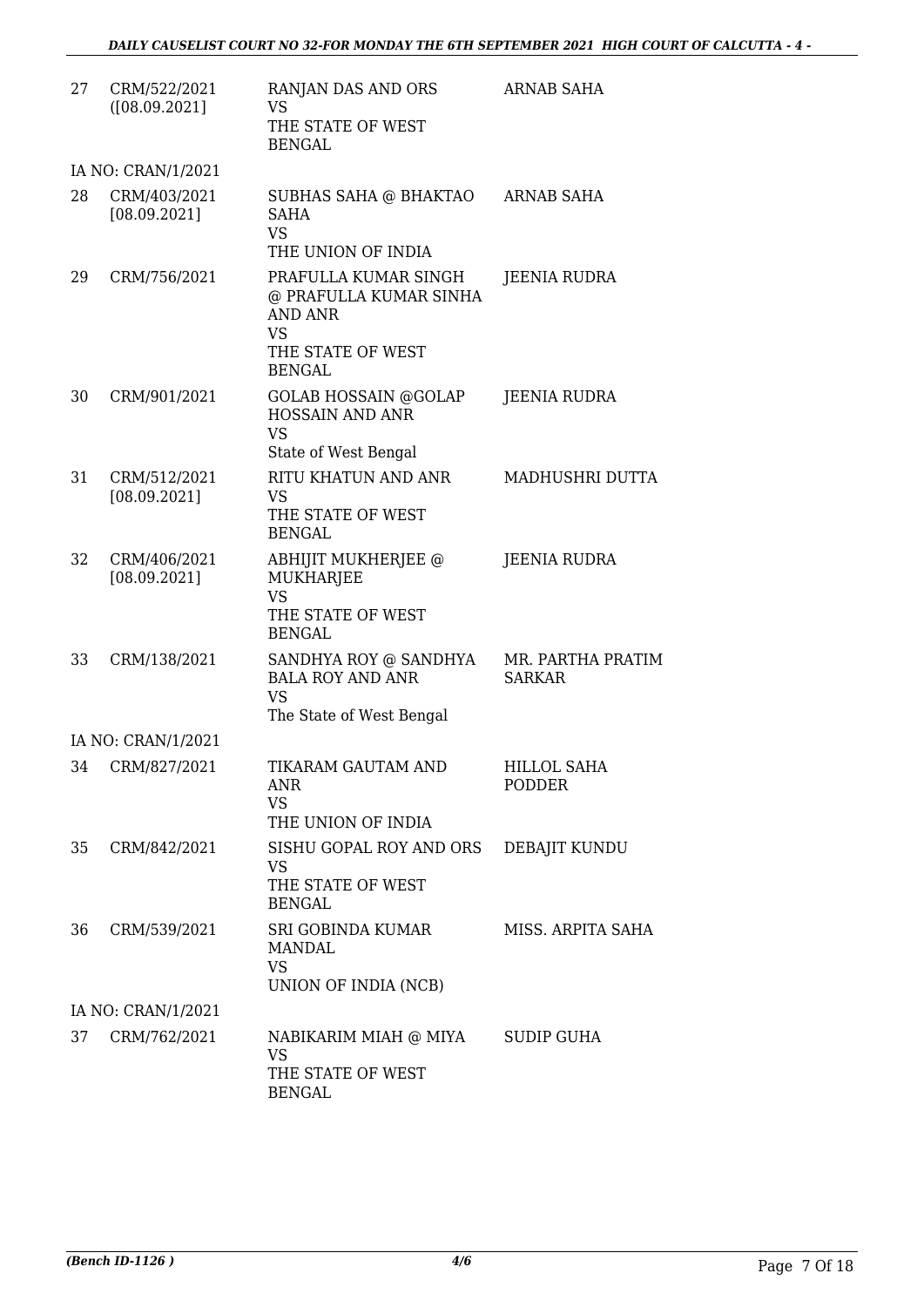| 38 | CRM/840/2021       | SADEK ALI MIAH @<br>CHHADEK ALI MIAH AND<br><b>ORS</b><br><b>VS</b><br>THE STATE OF WEST<br><b>BENGAL</b>              | <b>SUDIP GUHA</b>     |
|----|--------------------|------------------------------------------------------------------------------------------------------------------------|-----------------------|
| 39 | CRM/885/2021       | SUPRIYA SHAW AND ORS<br><b>VS</b>                                                                                      | <b>BHASKAR HUTAIT</b> |
| 40 | CRM/896/2021       | State of West Bengal<br><b>KASEM MD</b><br><b>VS</b><br>THE STATE OF WEST<br><b>BENGAL</b>                             | <b>SUDIP GUHA</b>     |
| 41 | CRM/851/2021       | SAIDUL ISLAM @ SAIDUL<br>HOQUE AND ANR<br><b>VS</b><br>THE STATE OF WEST<br><b>BENGAL</b>                              | <b>SUDIP GUHA</b>     |
| 42 | CRM/566/2021       | RAKSHID ALAM<br><b>VS</b><br>THE STATE OF WEST<br><b>BENGAL</b>                                                        | <b>ARPITA SAHA</b>    |
|    | IA NO: CRAN/1/2021 |                                                                                                                        |                       |
| 43 | CRM/888/2021       | <b>SUSANTA BARMAN @</b><br><b>SUSHANTA BARMAN AND</b><br><b>ORS</b><br><b>VS</b><br>THE STATE OF WEST<br><b>BENGAL</b> | <b>SUDIP GUHA</b>     |
| 44 | CRM/911/2021       | TIKENDRA KUMAR DAS<br><b>AND ORS</b><br><b>VS</b><br>State of West Bengal                                              | MADHUSHRI DUTTA       |
| 45 | CRM/889/2021       | ECHA HAQUE ALI<br>VS<br>THE STATE OF WEST<br><b>BENGAL</b>                                                             | <b>SUDIP GUHA</b>     |
| 46 | CRM/877/2021       | DIGEN MANDAL AND ORS<br><b>VS</b><br>THE STATE OF WEST<br><b>BENGAL</b>                                                | <b>SUDIP GUHA</b>     |
| 47 | CRM/897/2021       | MOHINI SARKAR AND ORS<br><b>VS</b><br>THE STATE OF WEST<br><b>BENGAL</b>                                               | SUDIP GUHA            |
| 48 | CRM/685/2021       | NABI HOSSAIN MIYA @<br>NAYAN AND ORS<br><b>VS</b><br>THE STATE OF WEST<br><b>BENGAL</b>                                | <b>SUDIP GUHA</b>     |
| 49 | CRM/893/2021       | <b>MAHESH ROY</b><br><b>VS</b><br>State of West Bengal                                                                 | MADHUSHRI DUTTA       |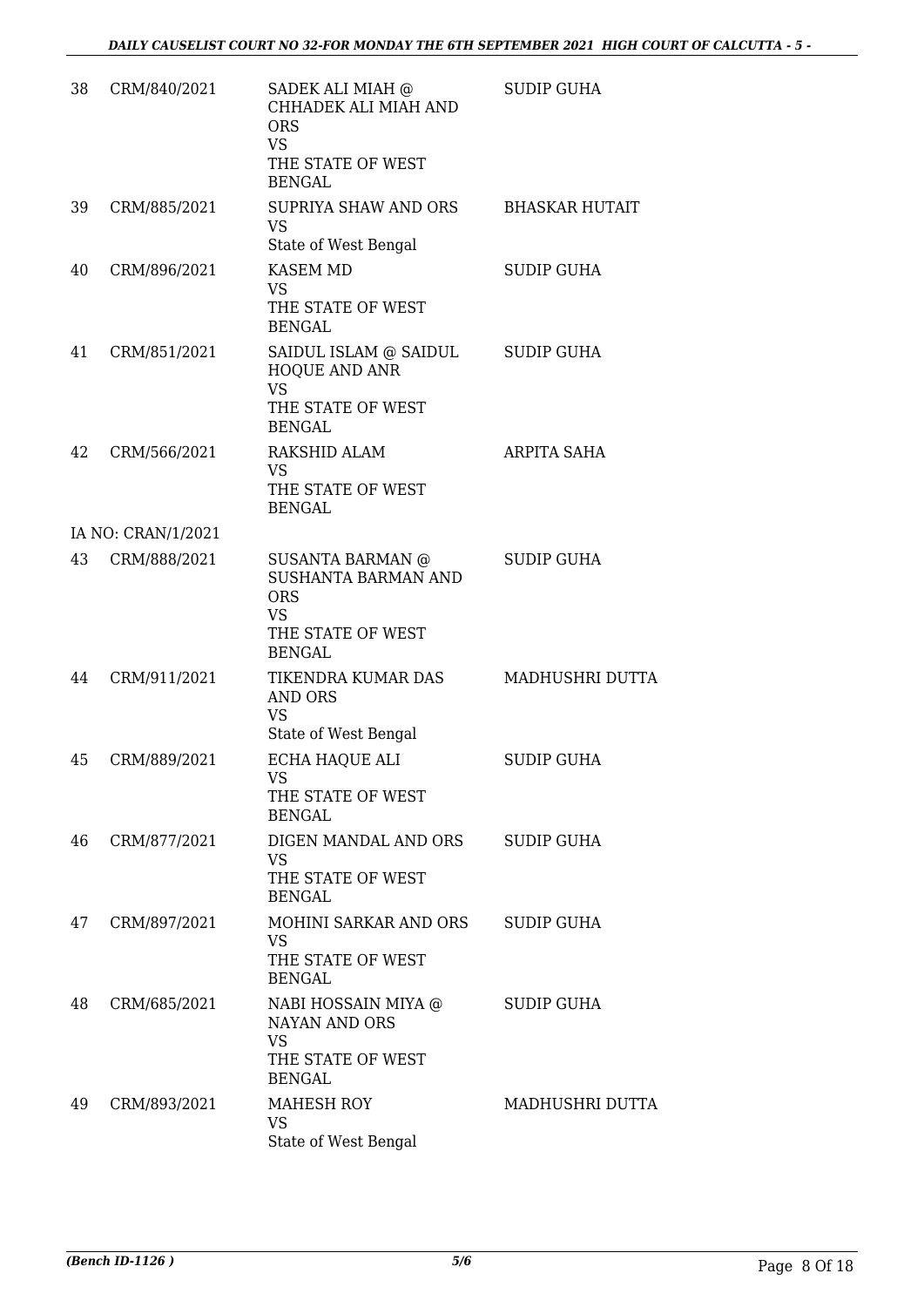| 50 | CRM/686/2021 | SAHIDAR RAHAMAN @<br>SAHIDAR ALI AND ANR<br><b>VS</b><br>THE STATE OF WEST<br><b>BENGAL</b> | <b>SUDIP GUHA</b>                   |
|----|--------------|---------------------------------------------------------------------------------------------|-------------------------------------|
| 51 | CRM/739/2021 | <b>BIMAL BARMAN</b><br><b>VS</b><br>THE STATE OF WEST<br><b>BENGAL</b>                      | <b>SUDIP GUHA</b>                   |
| 52 | CRM/832/2021 | TAPAS ROY @ BAPPA AND<br><b>ORS</b><br><b>VS</b><br>THE STATE OF WEST<br><b>BENGAL</b>      | HILLOL SAHA<br><b>PODDER</b>        |
| 53 | CRM/848/2021 | MAJIDUL HOQUE @<br>MAJIDUL HAQUE<br><b>VS</b><br>THE STATE OF WEST<br><b>BENGAL</b>         | HILLOL SAHA<br><b>PODDER</b>        |
| 54 | CRM/864/2021 | HIRENDRA KUMAR SARKAR<br>@ SAGAR<br><b>VS</b><br>THE STATE OF WEST<br><b>BENGAL</b>         | <b>HILLOL SAHA</b><br><b>PODDER</b> |
| 55 | CRM/871/2021 | RAHUL MAHANTA<br>VS<br>State of West Bengal                                                 | PRONOJIT RAY                        |
| 56 | CRM/880/2021 | KANAK DAS AND ORS<br><b>VS</b><br>THE STATE OF WEST<br><b>BENGAL</b>                        | <b>SUDIP GUHA</b>                   |
| 57 | CRM/890/2021 | ABUYAL AZAD @ ABUAL<br><b>AJAD</b><br><b>VS</b><br>THE STATE OF WEST<br><b>BENGAL</b>       | <b>SUDIP GUHA</b>                   |
| 58 | CRM/907/2021 | ANIL BANSAL AND ANR<br>VS<br>State of West Bengal AND<br><b>ANR</b>                         | <b>SPTEWARY</b>                     |
| 59 | CRM/910/2021 | ANJALI BAIRAGI AND ANR<br>VS<br>State of West Bengal                                        | JEENIA RUDRA                        |
| 60 | CRM/915/2021 | <b>MUNNA PRADHAN</b><br>VS<br>State of West Bengal                                          | ANIRUDDHA<br>BHATTACHARYYA          |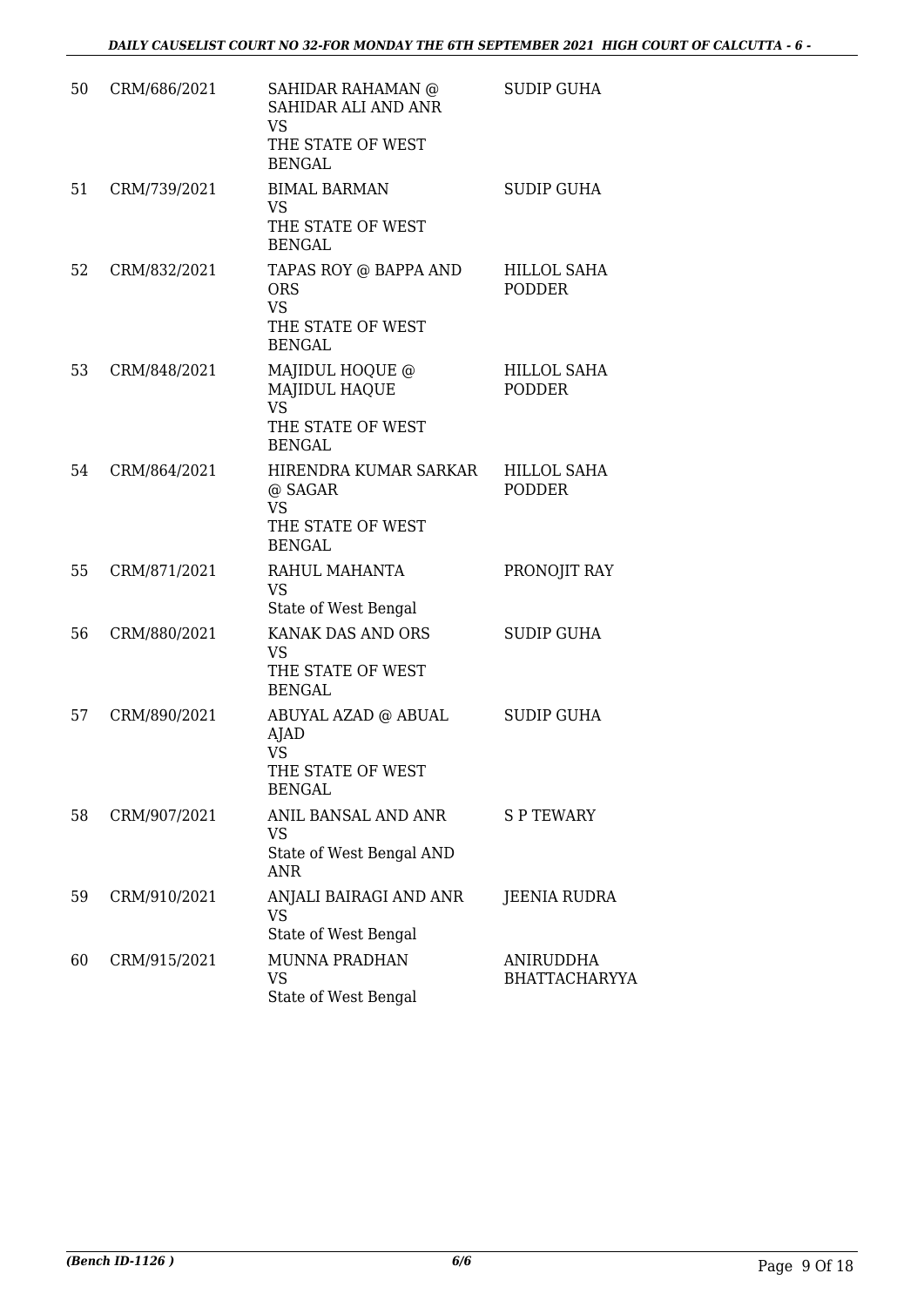

**DAILY CAUSELIST For Monday The 6th September 2021**

**COURT NO. 29**

**DIVISION BENCH (DB - IX)**

**AT 11:00 AM**

**HON'BLE JUSTICE DEBANGSU BASAK HON'BLE JUSTICE ANANDA KUMAR MUKHERJEE**

**(VIA VIDEO CONFERENCE)**

**FROM PRINCIPAL BENCH**

#### **APPLICATION FOR ANTICIPATORY BAIL**

1 CRM/902/2021 GOBINDA SINGHA

VS

JEENIA RUDRA

State of West Bengal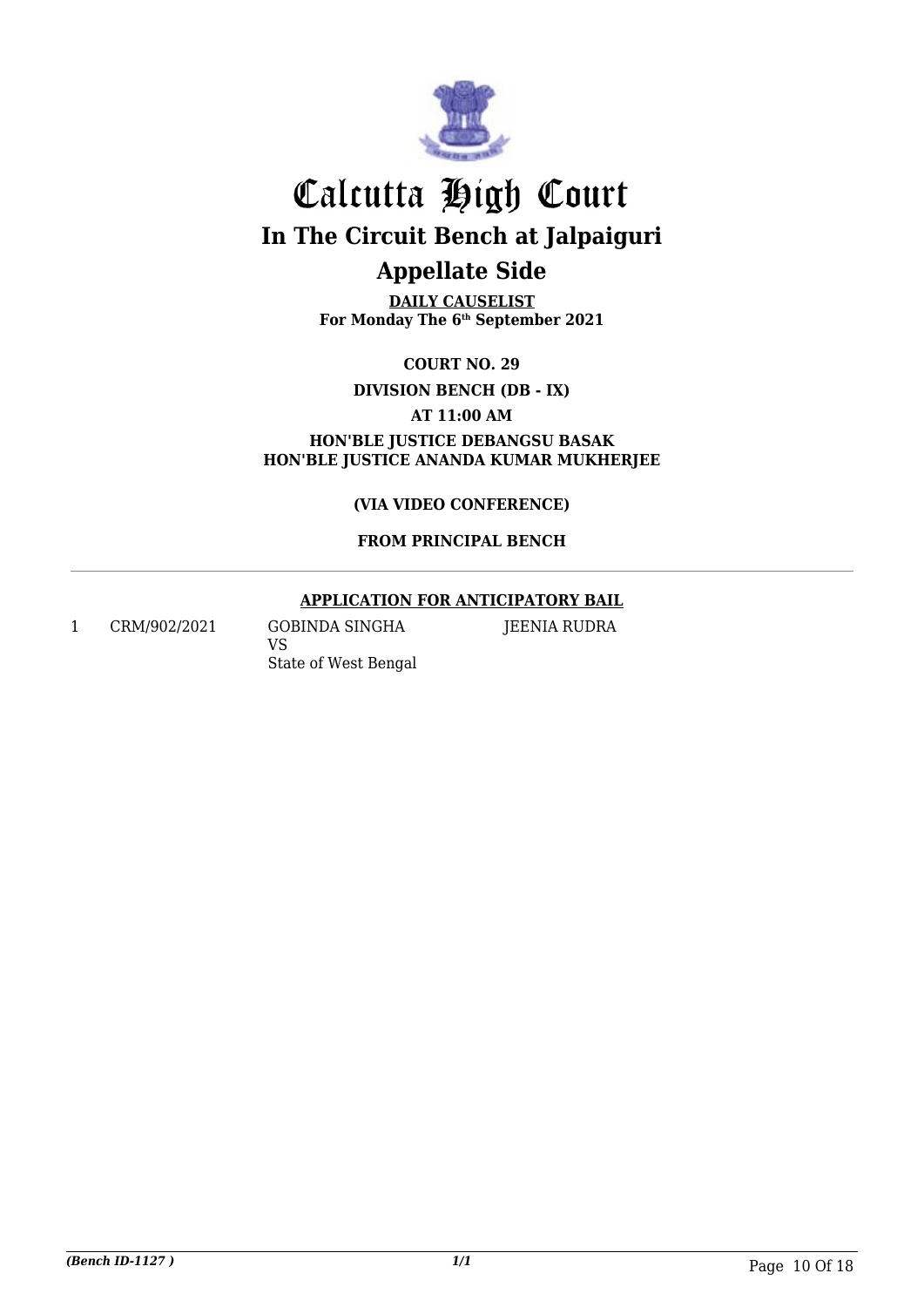

**DAILY CAUSELIST For Monday The 6th September 2021**

**COURT NO. 8 SINGLE BENCH (SB-II) AT 11:00 AM HON'BLE JUSTICE SHIVAKANT PRASAD**

#### **(VIA VIDEO CONFERENCE)**

#### **FROM PRINCIPAL BENCH**

#### **NOT SITTING**

#### **MOTION**

| $\mathbf{1}$ | WPA/1142/2021 | M/S. JALPAIGURI WOOD<br>CRAFT AND ANR<br>VS<br>THE STATE OF WEST<br><b>BENGAL AND ORS</b>                | DEBORSHI DHAR        |
|--------------|---------------|----------------------------------------------------------------------------------------------------------|----------------------|
| 2            | WPA/1143/2021 | M/S SAHA PLYWOOD<br><b>INDUSTRIES AND ANR</b><br><b>VS</b><br>THE STATE OF WEST<br><b>BENGAL AND ORS</b> | DEBORSHI DHAR        |
| 3            | WPA/1144/2021 | LAXMI TIMBER INDUSTRIES<br>AND ANR<br><b>VS</b><br>THE STATE OF WEST<br><b>BENGAL AND ORS</b>            | DEBORSHI DHAR        |
| 4            | WPA/1151/2021 | S.A. PLYWOOD INDUSTRY<br>PVT, LTD, AND ANR<br>VS<br>THE STATE OF WEST<br><b>BENGAL AND ORS</b>           | <b>DEBORSHI DHAR</b> |
| 5            | WPA/1153/2021 | TIRUPATI PLYWOOD<br><b>INDUSTRIES AND ANR</b><br>VS<br>THE STATE OF WEST<br><b>BENGAL AND ORS</b>        | DEBORSHI DHAR        |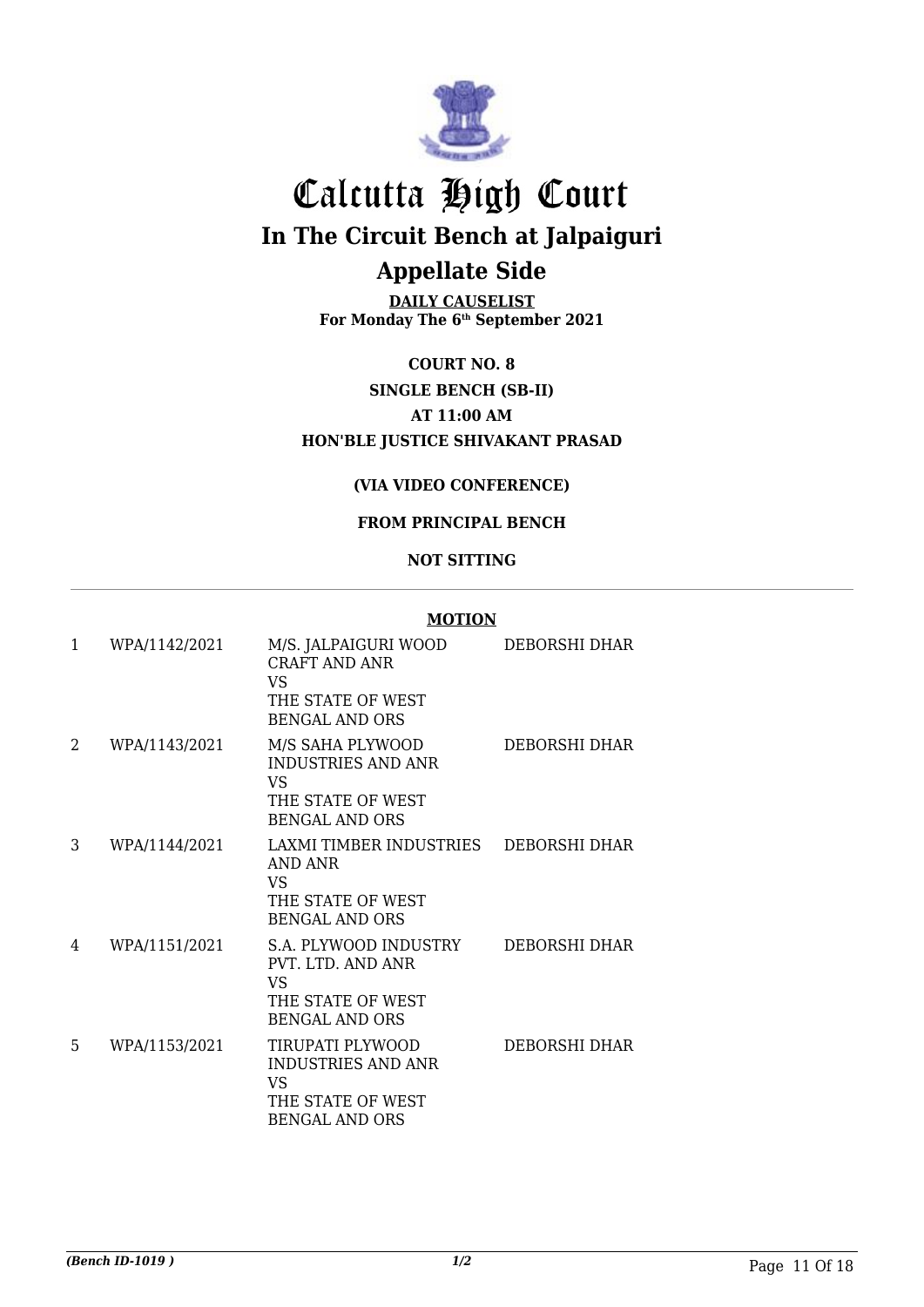| 6  | WPA/1145/2021 | M/S BENGAL PLYWOOD<br><b>INDUSTRIES AND ANR</b><br><b>VS</b><br>THE STATE OF WEST<br><b>BENGAL AND ORS</b>             | DEBORSHI DHAR                         |
|----|---------------|------------------------------------------------------------------------------------------------------------------------|---------------------------------------|
| 7  | WPA/1146/2021 | <b>OMKARESHWAR</b><br>PLAYWOOD INDUSTRIES<br><b>AND ANR</b><br><b>VS</b><br>THE STATE OF WEST<br><b>BENGAL AND ORS</b> | <b>DEBORSHI DHAR</b>                  |
| 8  | WPA/1147/2021 | M/s. DEBICA INDUSTRIES<br><b>AND ANR</b><br><b>VS</b><br>THE STATE OF WEST<br><b>BENGAL AND ORS</b>                    | DEBORSHI DHAR                         |
| 9  | WPA/1148/2021 | TEESTA PARTICLE BOARD<br><b>INDUSTRIES AND ANR</b><br><b>VS</b><br>THE STATE OF WEST<br><b>BENGAL AND ORS</b>          | DEBORSHI DHAR                         |
| 10 | WPA/1149/2021 | <b>AGARWAL PLYWOOD</b><br><b>INDUSTRIES</b><br><b>VS</b><br>THE STATE OF WEST<br><b>BENGAL AND ORS</b>                 | DEBORSHI DHAR                         |
| 11 | WPA/1150/2021 | <b>B.B.C. PLYBOARDS INDIA</b><br><b>AND ANR</b><br><b>VS</b><br>THE STATE OF WEST<br><b>BENGAL AND ORS</b>             | <b>DEBORSHI DHAR</b>                  |
| 12 | WPA/1179/2021 | HARAN CHANDRA BISWAS<br><b>AND ORS</b><br><b>VS</b><br>STATE OF WEST BENGAL<br>AND ORS.                                | <b>AVIROOP</b><br><b>BHATTACHARYA</b> |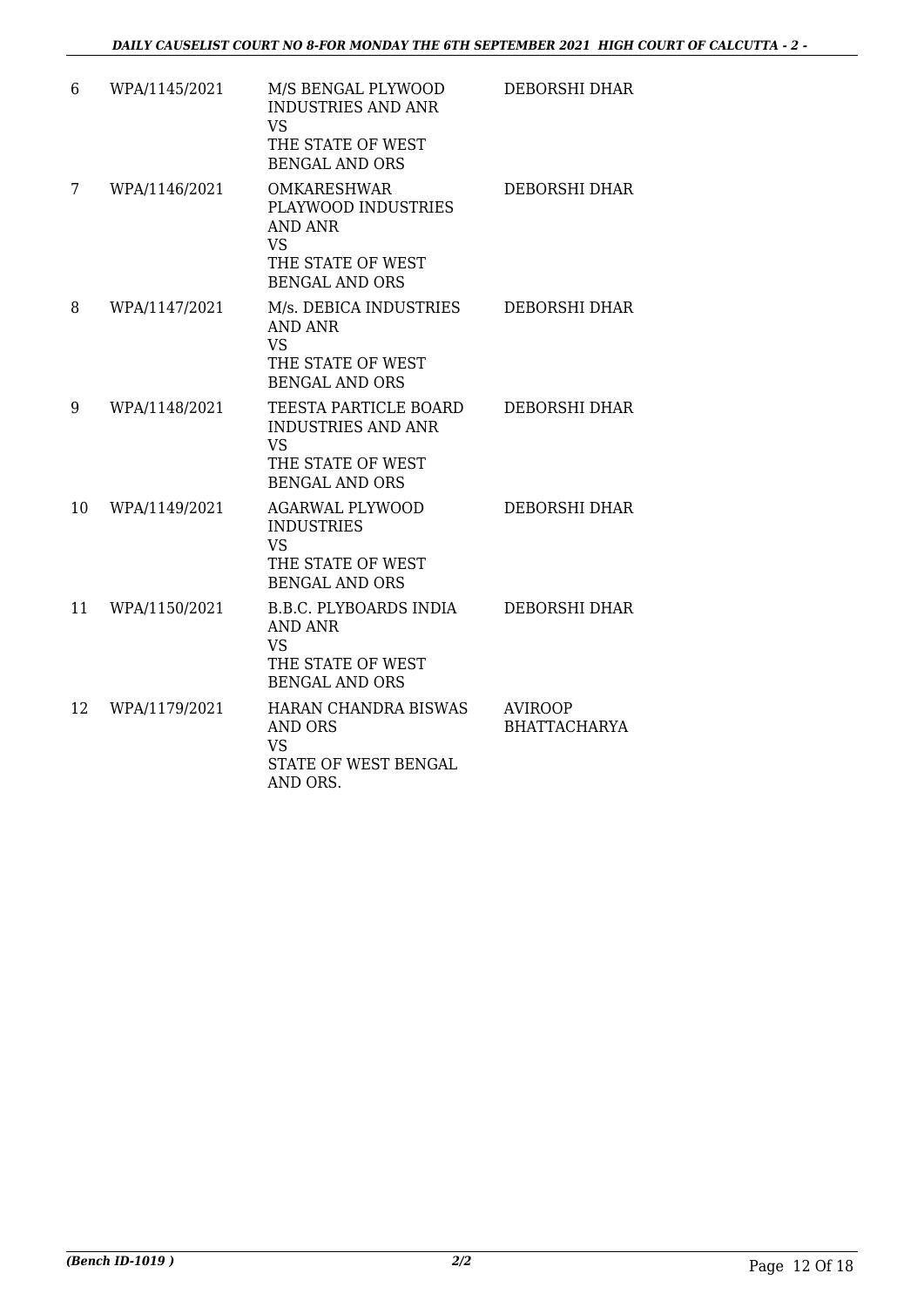

**DAILY CAUSELIST For Monday The 6th September 2021**

**COURT NO. 13 SINGLE BENCH (SB-III) AT 11:00 AM HON'BLE JUSTICE RAJASEKHAR MANTHA**

#### **(VIA VIDEO CONFERENCE)**

#### **FROM PRINCIPAL BENCH**

#### **TO BE MENTIONED**

1 WPA/992/2021 [FOR CORRECTION] VS PRASENJIT DAS THE STATE OF WEST

BENGAL AND ORS

PRADIP KUMAR DAS

*(Bench ID-1060 ) 1/1* Page 13 Of 18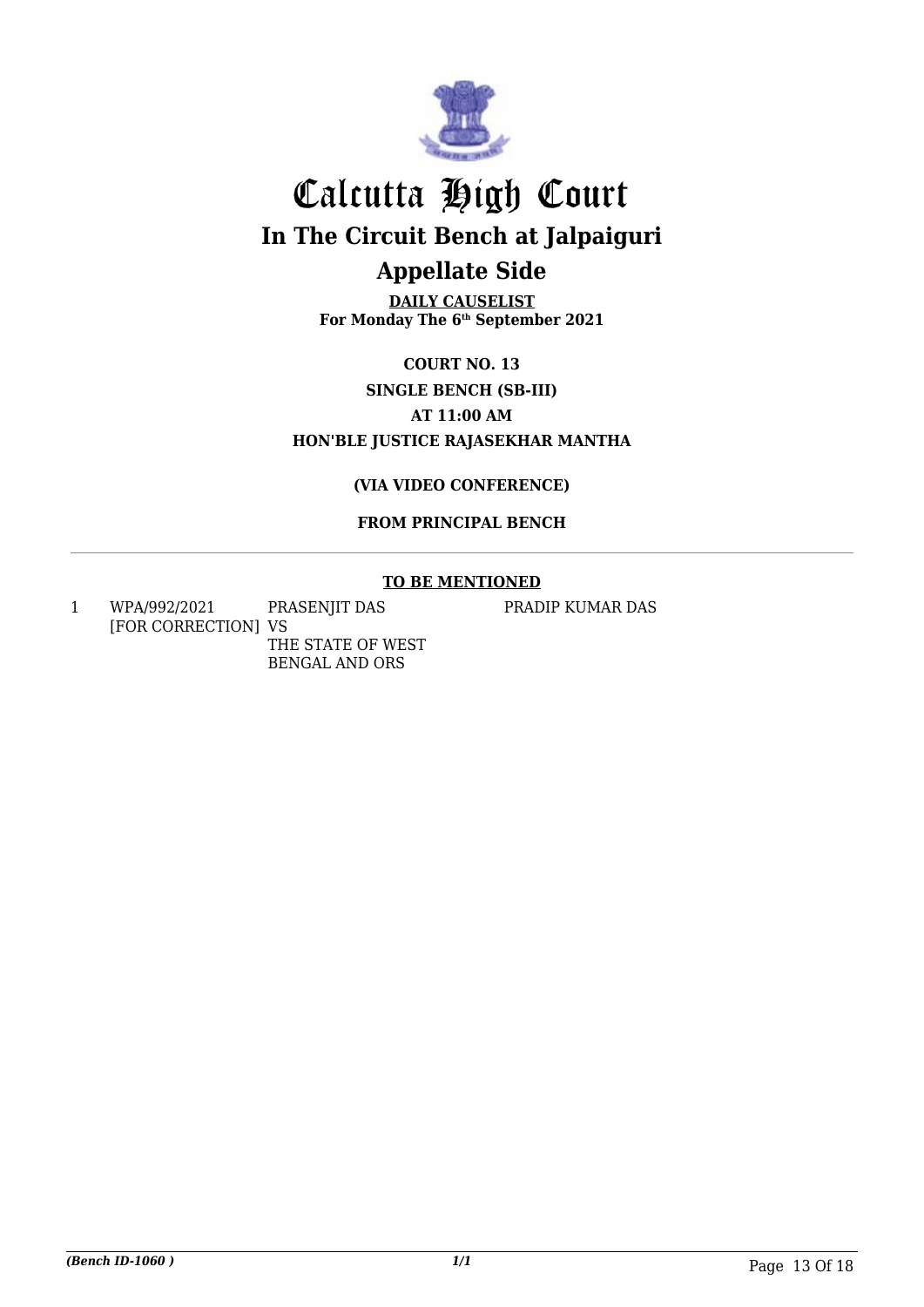

**DAILY CAUSELIST For Monday The 6th September 2021**

**COURT NO. 18 SINGLE BENCH (SB-X) AT 11:00 AM HON'BLE JUSTICE BISWAJIT BASU**

#### **(VIA VIDEO CONFERENCE)**

#### **FROM PRINCIPAL BENCH**

#### **MOTION**

1 CO/73/2021 SUBHRAJIT GHOSH AND ORS VS SONAULLA WAKF ESTATE AND ANR

MD M NAZAR CHOWDHURY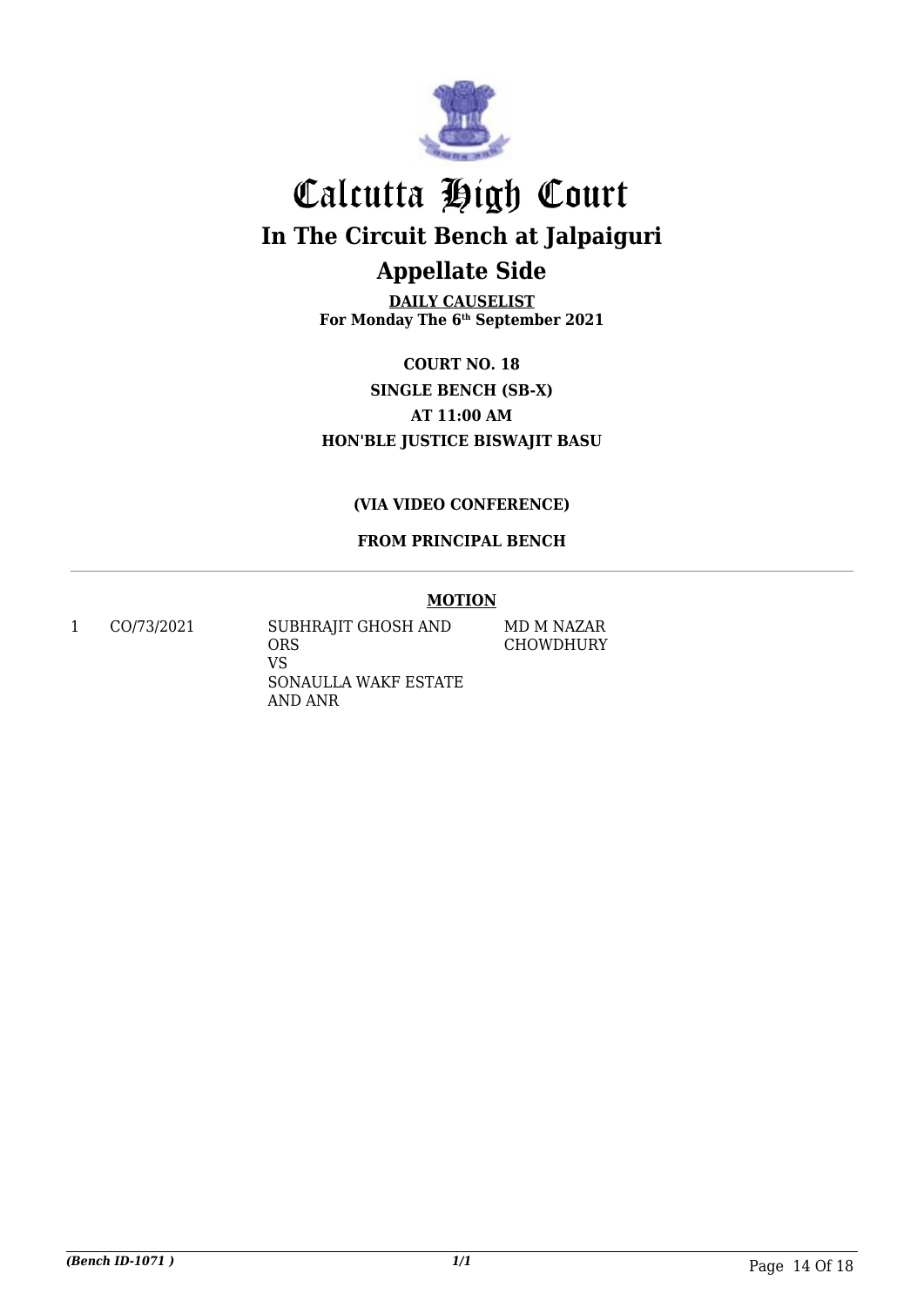

**DAILY CAUSELIST For Monday The 6th September 2021**

**COURT NO. 10 SINGLE BENCH (SB - XV) AT 11:00 AM HON'BLE JUSTICE SUVRA GHOSH**

**(VIA VIDEO CONFERENCE)**

**FROM PRINCIPAL BENCH**

#### **TO BE MENTIONED**

1 IA NO. CAN/1/2021 SABITA ROY Vs UNION OF INDIA AND ORS

ARINDAM DAS

In WPA/1114/2021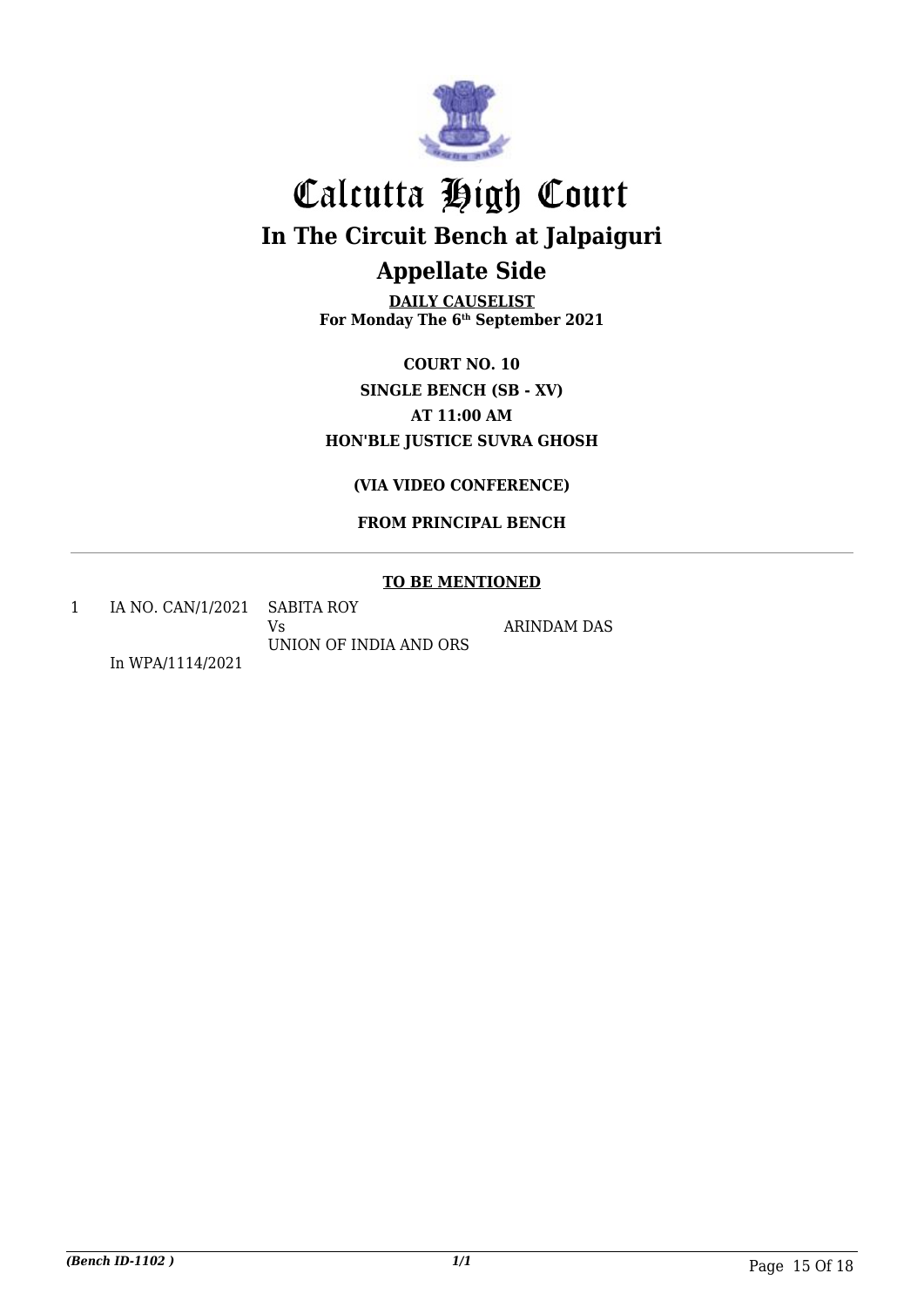

**DAILY CAUSELIST For Monday The 6th September 2021**

**COURT NO. 5 SINGLE BENCH (SB-XVIII) AT 11:00 AM HON'BLE JUSTICE SAUGATA BHATTACHARYYA**

#### **(VIA VIDEO CONFERENCE)**

#### **FROM PRINCIPAL BENCH**

#### **MOTION**

1 WPA/1164/2021 KAKALI GOSWAMI

VS THE STATE OF WEST BENGAL AND ORS

MADHUSHRI DUTTA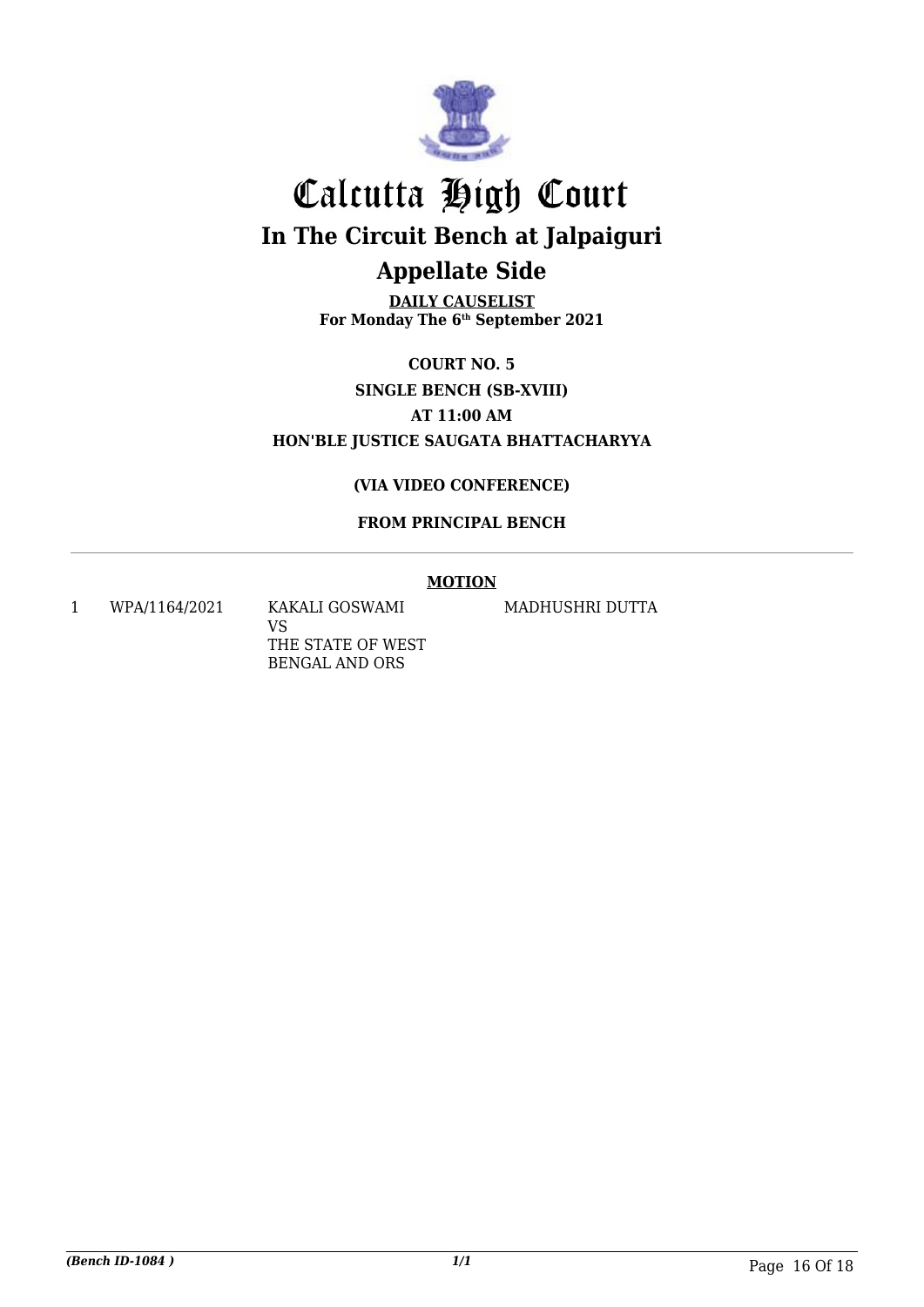

**DAILY CAUSELIST For Monday The 6th September 2021**

**COURT NO. 35 SINGLE BENCH (SB - XIX) AT 11:00 AM HON'BLE JUSTICE KAUSIK CHANDA**

#### **(VIA VIDEO CONFERENCE)**

#### **FROM PRINCIPAL BENCH**

**MOTION**

|                |                                                                           | MUIJUN                                                                                      |                              |
|----------------|---------------------------------------------------------------------------|---------------------------------------------------------------------------------------------|------------------------------|
| 1              | CRR/106/2021                                                              | RAM KUMAR SINGH<br>VS<br>THE STATE OF WEST<br><b>BENGAL</b>                                 | <b>SUDIP GUHA</b>            |
| $\overline{2}$ | CRR/115/2021<br>with Original Lower VS<br>Court Record of<br>CR(F) 293/09 | ARABINDA BARMAN<br>THE STATE OF WEST<br>BENGAL                                              | HILLOL SAHA<br><b>PODDER</b> |
| 3              | CRR/127/2021                                                              | PANKAJ KUMAR SINGH AND<br><b>ORS</b><br><b>VS</b><br>State of West Bengal AND<br><b>ANR</b> | JEENIA RUDRA                 |
| 4              | CRR/134/2021                                                              | <b>ANANTA RAY</b><br>VS.<br>State of West Bengal AND<br><b>ANR</b>                          | PRONAY BASAK                 |
| 5              | CRR/133/2021                                                              | SHRABANTI MAJUMDER<br>NEE CHOUDHURY<br><b>VS</b><br>ABHIJIT MAJUMDER AND<br><b>ORS</b>      | <b>ALOK BHOWMIK</b>          |
| 6              | CRR/139/2021                                                              | RAMESH GANESAN<br><b>VS</b><br>State of West Bengal AND<br><b>ANR</b>                       | AMAR SINGH                   |